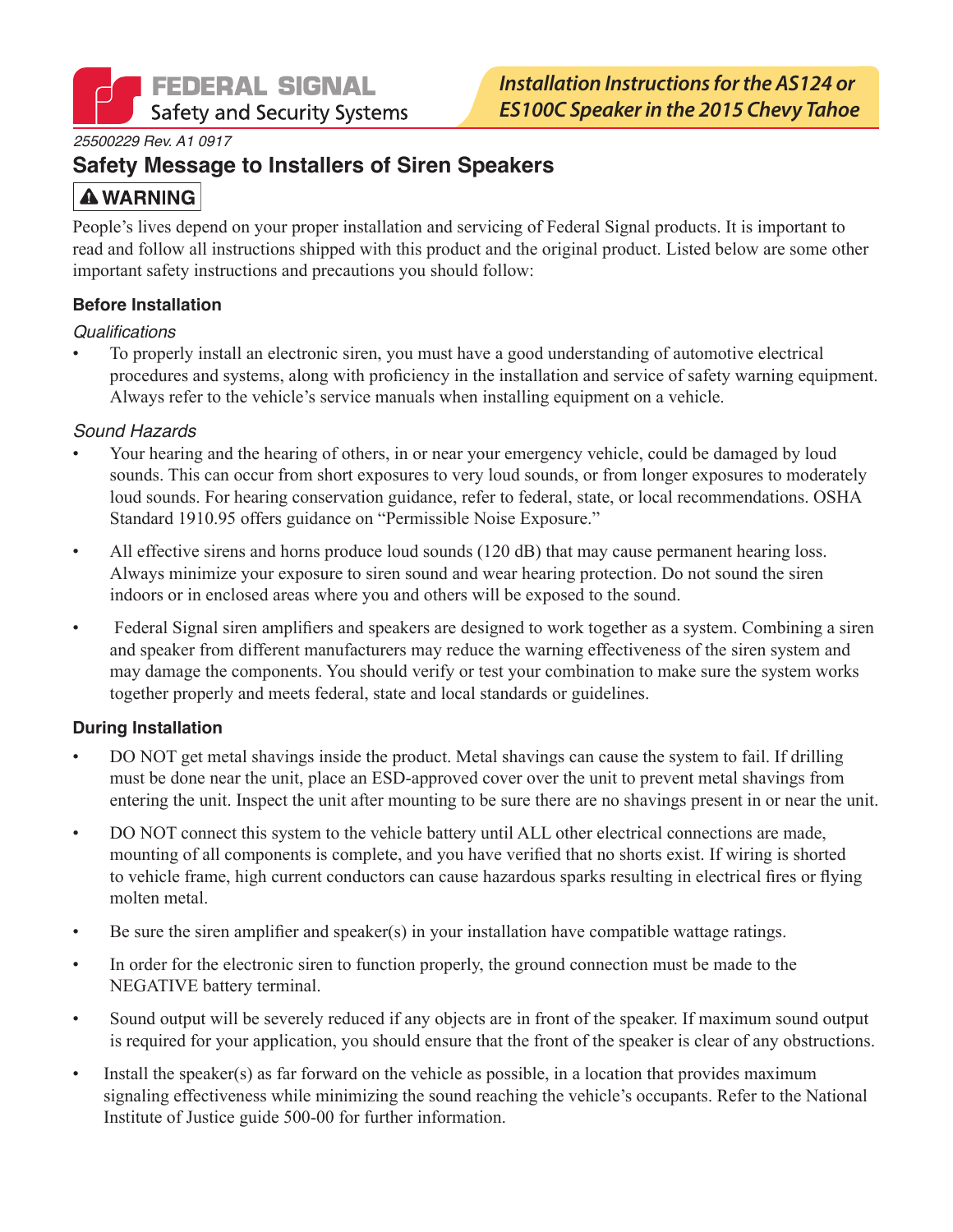- Mounting the speakers behind the grille will reduce the sound output and warning effectiveness of the siren system. Before mounting speakers behind the grille, make sure the vehicle operators are trained and understand that this type of installation is less effective for warning others.
- Sound propagation and warning effectiveness will be severely reduced if the speaker is not facing forward. Carefully follow the installation instructions and always install the speaker with the projector facing forward.
- DO NOT install the speaker(s) or route the speaker wires where they may interfere with the operation of  $\bullet$ airbag sensors.
- Installation of two speakers requires that you wire the speakers in phase.  $\bullet$
- Never attempt to install aftermarket equipment, which connects to the vehicle wiring, without reviewing a vehicle wiring diagram, which is available from the vehicle manufacturer. Insure that your installation will not affect vehicle operation and safety functions or circuits. Always check vehicle for proper operation after installation.
- DO NOT install equipment or route wiring or cord in the deployment path of an airbag.  $\bullet$
- Locate the control head so the vehicle, controls, and microphone can be operated safely.  $\bullet$
- When drilling into a vehicle structure, be sure that both sides of the surface are clear of anything that could  $\bullet$ be damaged.

### **After Installation**

- After installation, test the siren system and light system to ensure that it is operating properly.
- Test all vehicle functions, including horn operation, vehicle safety functions and vehicle light systems, to  $\bullet$ ensure proper operation. Ensure that installation has not affected vehicle operation or changed any vehicle safety function or circuit.
- After testing is complete, provide a copy of these instructions to the instructional staff and all operating  $\bullet$ personnel.
- File these instructions in a safe place and refer to them when maintaining and/or reinstalling the product.

Failure to follow all safety precautions and instructions may result in property damage, serious injury, or death.

# **Overview**

This publication has instructions for using the 750501-11 Bracket Kit to mount the AS124 or ES100C in front of radiator on a 2015 Chevy Tahoe. It can be mounted on either the driver or passenger side. A driver side install is shown. NOTE: For electrical installation instructions, refer to the Installation and Maintenance Instructions packed with the lighthead.

# **Unpacking the Kit**

After unpacking the kit, inspect it for damage that may have occurred in transit. If it has been damaged, do not attempt to install or operate it. File a claim immediately with the carrier, stating the extent of damage. Carefully check all envelopes, shipping labels, and tags before removing or destroying them. Ensure that the parts listed in Table 1 are included in the package. If you are missing any parts, contact Customer Support at 1-800-264-3578, 7 a.m. to 5 p.m., Monday through Friday (CT). Disposal of all shipping materials must be carried out in accordance with national and local codes and standards.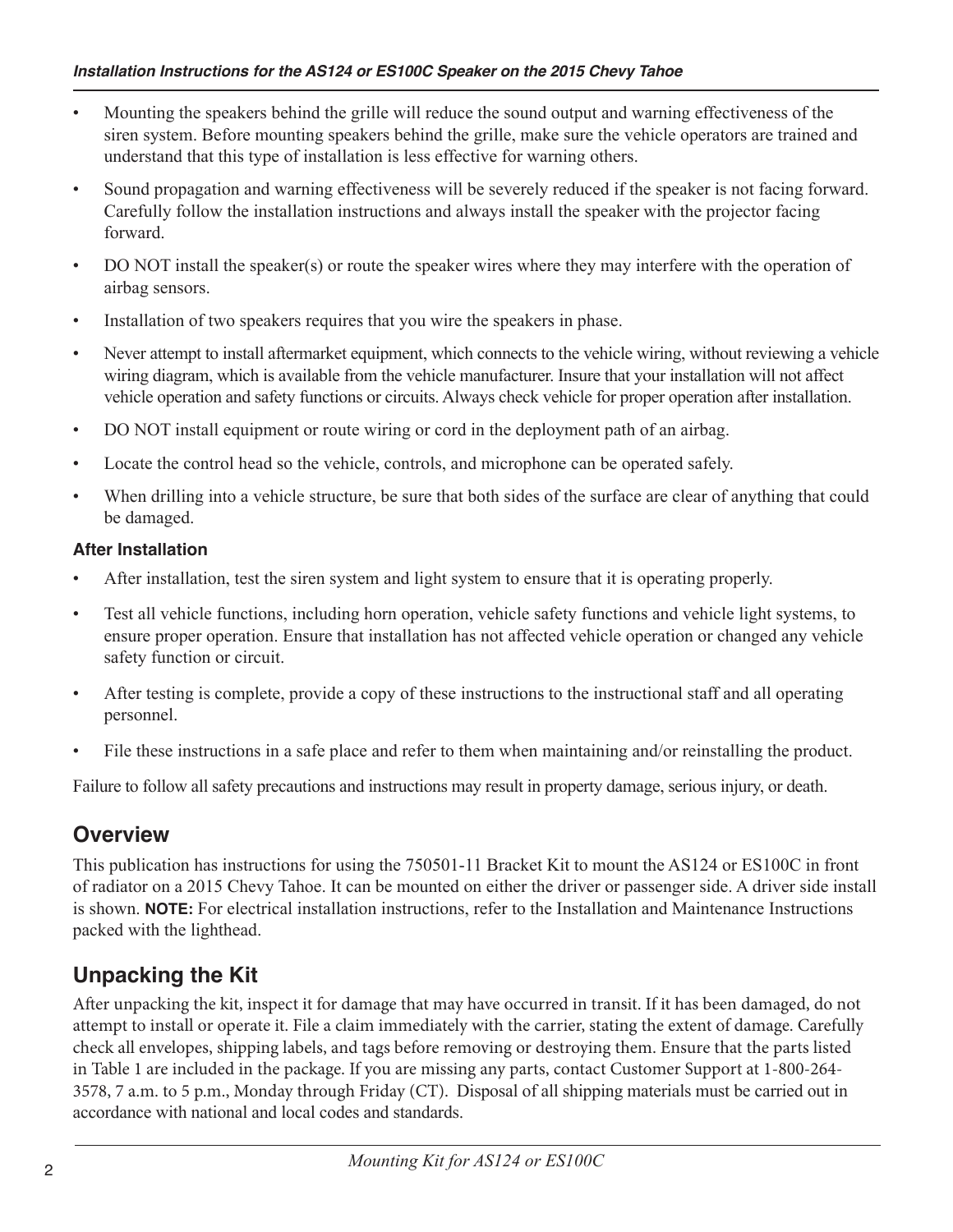| Qty.                 | <b>Description</b>                         | <b>Part Number</b> |
|----------------------|--------------------------------------------|--------------------|
| 1                    | Bracket. AS124-ES100C, TAH15               | 865001308          |
| 1                    | 1/4-20 x 1 Hex Cap Screw 18-8 SS           | 7000A311-16        |
| $\mathbf{2}^{\circ}$ | Bolt, Cap, 5/16"-18, Hex, SS               | 7002A005-14        |
| $\overline{2}$       | Screw, #14, Hex Washer Head, TEK           | 7011243-16         |
| 1                    | 1/4-20 KEPS Nut 18"-8 SS                   | 7058050            |
| 1                    | 1/4 SAE Flat Washer, 1/16" Thick, 18"-8 SS | 7072A024           |
| $\mathbf{2}^{\circ}$ | Lockwasher, Split 1/4" Screw SS            | 7074A016           |
| $\mathbf{2}$         | Lockwasher, Split 5/16" Screw SS           | 7074A020           |

#### Table 1 Kit contents

## **Mounting the Speaker**

**IMPORTANT:** Plan all cable routing before installation.

# **A WARNING**

AIRBAG DEPLOYMENT: Do not install equipment or route wiring in the deployment path of an airbag. Failure to observe this warning will reduce the effectiveness of the airbag or potentially dislodge the equipment, causing serious injury or death.

# **NOTICE**

DRILLING PRECAUTIONS : Before drilling holes, check the area into which you plan to drill to ensure you do not damage vehicle components. All drilled holes should be deburred and all sharp edges should be smoothed. All wires going through drilled holes should be protected by a grommet or convolute/splitloom tubing.

To mounting the speaker:

- Remove the fascia per the manufacturer's service manual to access the area in front of the radiator. 1.
- $2.$ Position the bracket as shown in Figure 1 on page 4, and mark the location of the two holes in the diagonal brace and the lower hole on the baffle.
- $3.$ Drill two 13/64" holes in the diagonal brace, and a 9/32" hole in the baffle.
- $\overline{4}$ . See Figure 2 on page 4. Install the speaker to the bracket. The AS124 uses hardware supplied with the speaker, the ES100C uses the 5/16" bolts and lockwashers in this kit.
- 5. Install the 1/4" bolt through the bracket and baffle to locate the bracket, and then secure the bracket to the brace with the #14 screws and lockwashers. Do not overtighten.
- 6. Install the 1/4" flat washer and KEPS nut on the 1/4" bolt and tighten the nut.

# **A WARNING**

SOUND HAZARD: All effective sirens and horns produce loud sounds (120 dB) that may cause permanent hearing loss. Always minimize your exposure to siren sound and wear hearing protection. Do not sound the siren indoors or in enclosed areas where you and others will be exposed to the sound.

7. Test the siren for proper operation.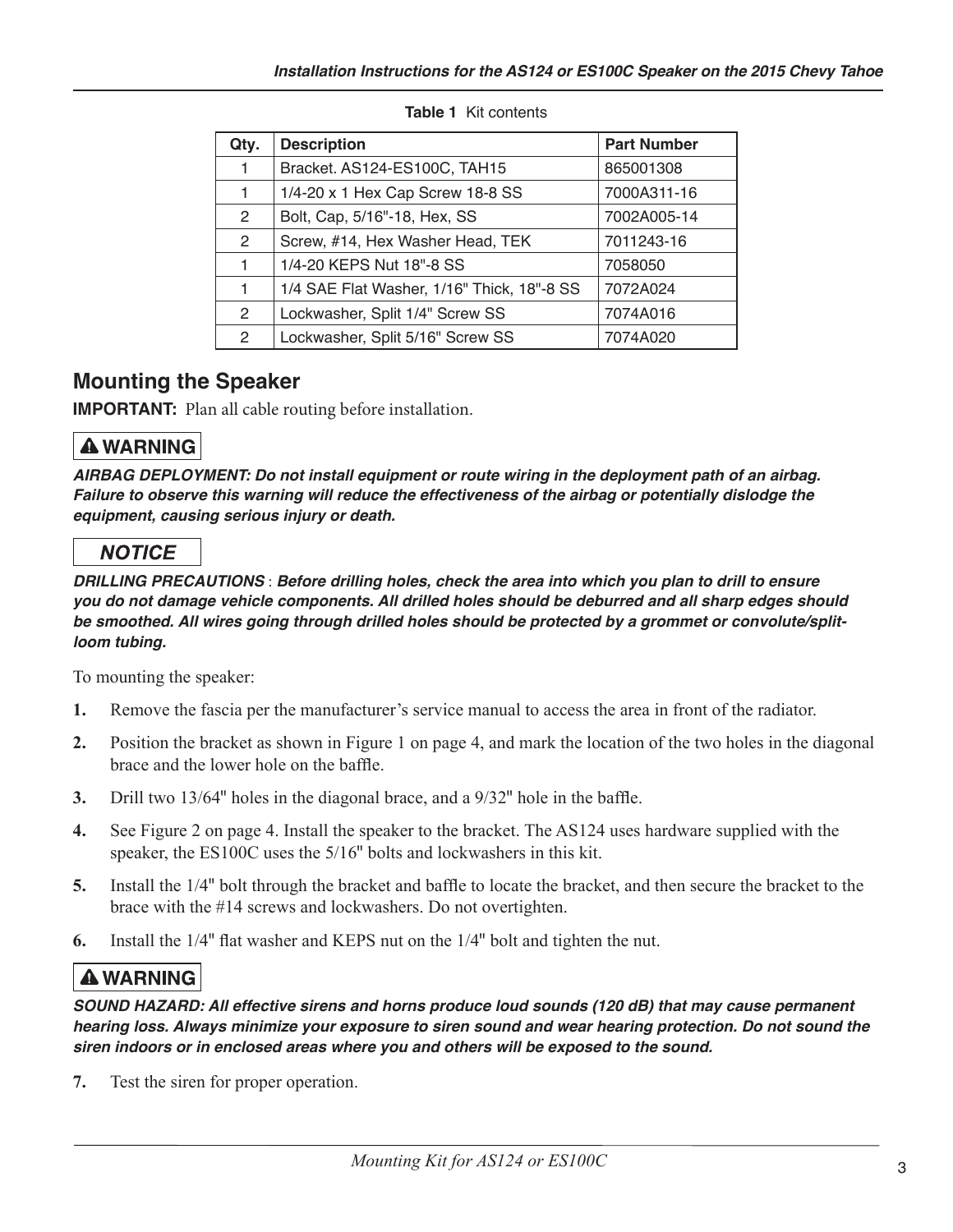

Figure 1 Mounting hole locations for speaker bracket

Mounting Kit for AS124 or ES100C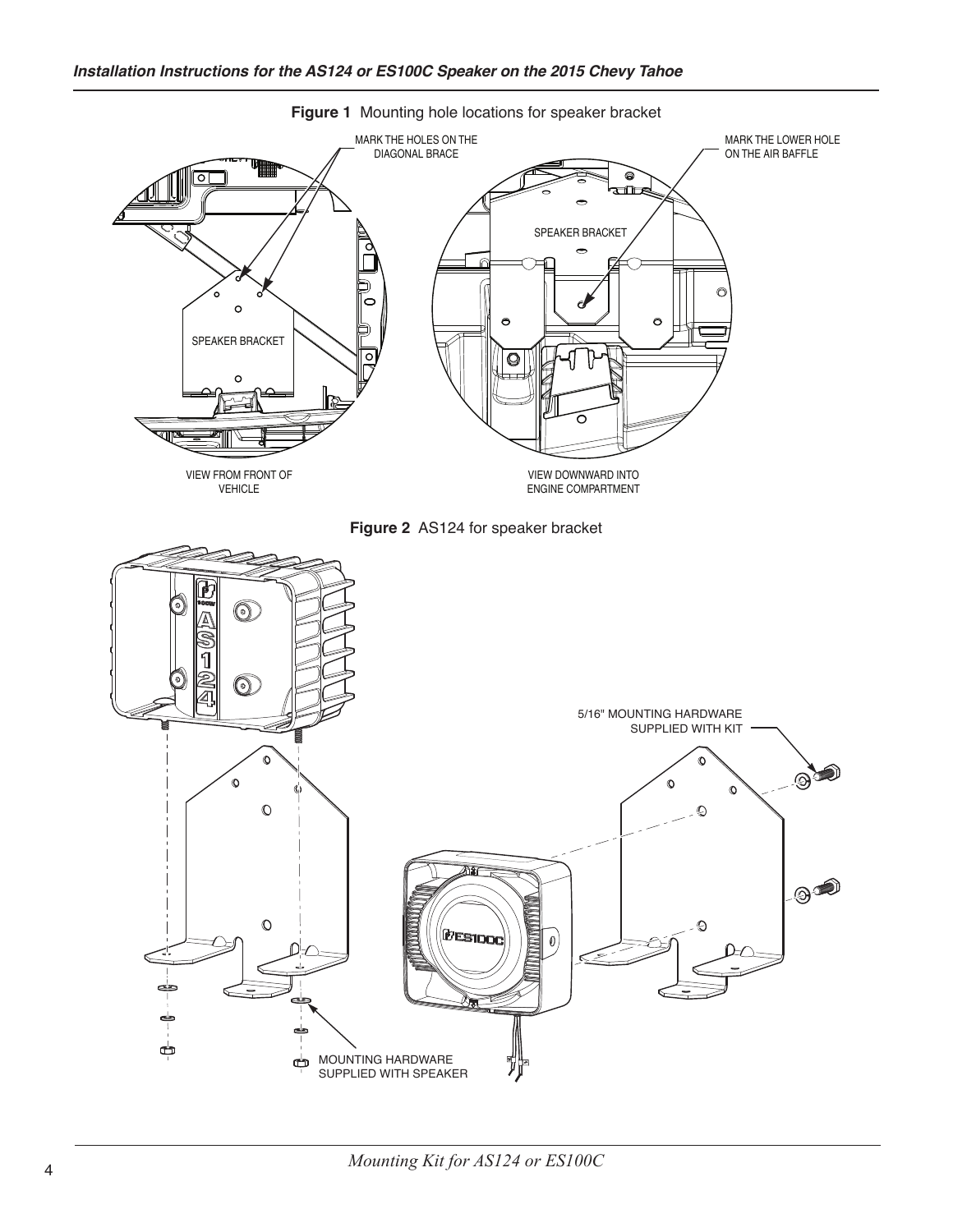# **Safety Message to Operators of Federal Signal Electronic Sirens**

The lives of people depend on your safe operation of Federal products. It is important to read and follow all instructions shipped with the products. In addition, listed below are some other important safety instructions and precautions you should follow:

### Qualifications

To properly use an electronic siren and speaker(s), you must have a good understanding of general vehicle operation, a high proficiency in the use of safety warning equipment, and thorough knowledge of state and federal UNIFORM TRAFFIC CODES

### Sound Hazards

- Your hearing and the hearing of others, in or close to your emergency vehicle, could be damaged by loud sounds. This can occur from short exposures to very loud sounds, or from longer exposures to moderately loud sounds. For hearing conservation guidance, refer to federal, state, or local recommendations. OSHA Standard 1910.95 offers guidance on "Permissible Noise Exposure."
- All effective sirens and horns produce loud sounds (120 dB) that may cause permanent hearing loss.  $\bullet$ Always minimize your exposure to siren sound, roll up your windows and wear hearing protection.
- Do not sound the siren indoors or in enclosed areas where you and others will be exposed to the sound. Only use the siren for emergency response situations.

### **Sound Limitations**

- Before using the vehicle, check to see if the siren speakers are concealed from view. If the siren speaker is  $\bullet$ not in clear view on the front of the vehicle, use extra caution when operating the vehicle. A concealed siren speaker installation is less effective at warning others.
- Maximum sound output will be severely reduced if any objects are in front of the speaker. If your  $\bullet$ installation has obstructions in front of the speaker, drive even more cautiously.
- Frequently inspect the speaker to ensure that it is clear of any obstruction, such as mud or snow, which will reduce maximum sound output.

## **Signaling Limitations**

- Be aware that the use of your visual and audible signaling devices does not give you the right to force your way through traffic. Your emergency lights, siren, and actions are REQUESTING the right-of-way.
- $\bullet$ Although your warning system is operating properly, it may not alert everyone. People may not hear, see, or heed your warning signal. You must recognize this fact and continue driving cautiously.
- Situations may occur which obstruct your warning signal when natural or man-made objects are between  $\bullet$ your vehicle and others. This can also occur when you raise your hood or trunk lid. If these situations occur, be especially careful.

### **Driving Limitations**

At the start of your shift, you should ensure that the light/sound system is securely attached to the vehicle and operating properly.

If the unique combination of emergency vehicle equipment installed in your vehicle has resulted in the siren controls being installed in a position that does not allow you to operate them by touch only, OPERATE CONTROLS ONLY WHILE YOUR VEHICLE IS STOPPED.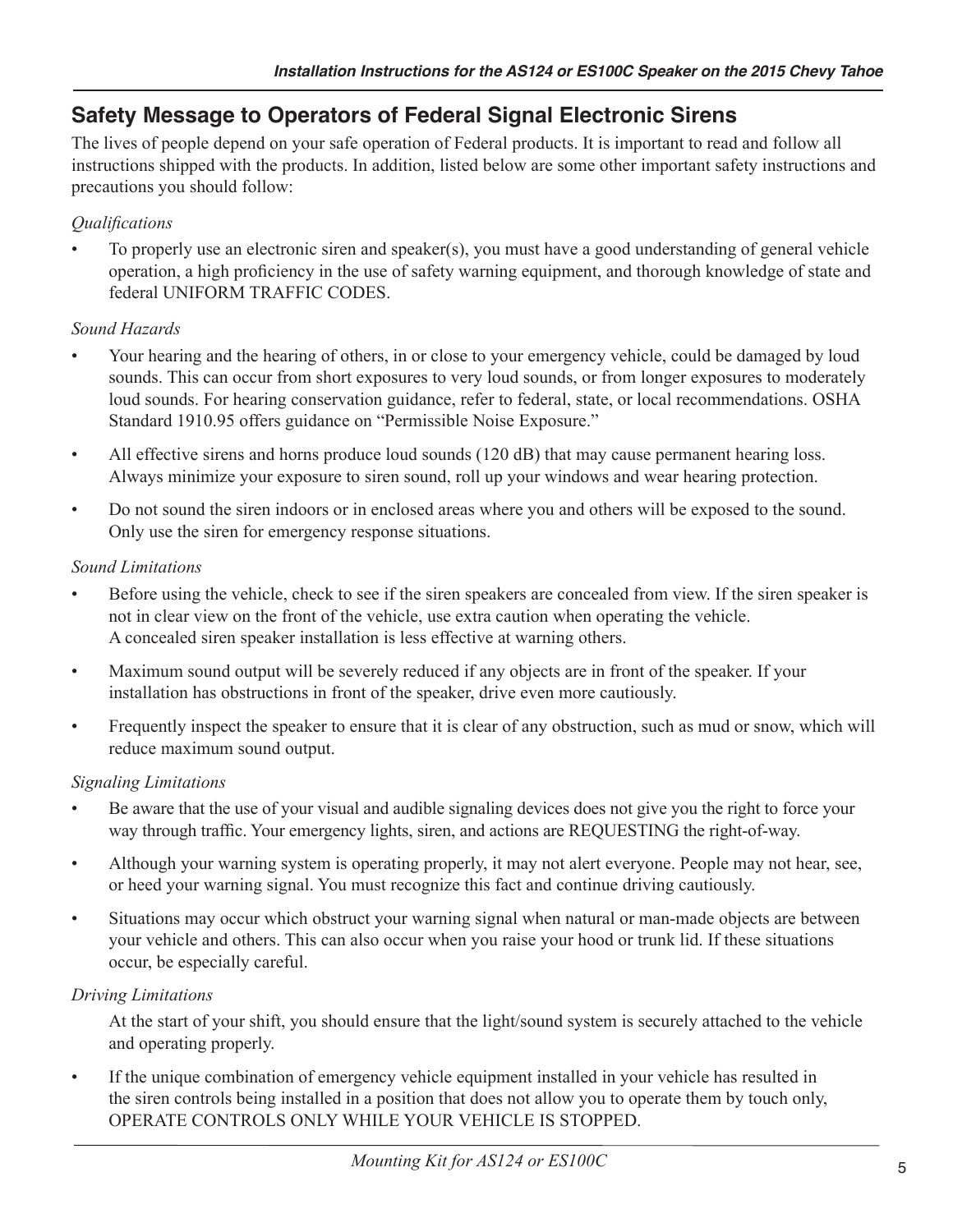If driving conditions require your full attention, you should avoid operating the siren controls while the vehicle is in motion.

#### **Continuing Education**

File these instructions in a safe place and refer to them periodically. Give a copy of these instructions to new recruits and trainees

Failure to follow these safety precautions may result in property damage, serious injury, or death to you, to passengers, or to others.

# **Getting Technical Support and Service**

This speaker has no field-serviceable parts. Opening the speaker will void the warranty. The factory can and will service your speaker. If you are experiencing any problems with the speaker, please contact:

**Service Department Federal Signal Corporation** Phone: 1-800-433-9132 Fax: 1-800-343-9706 Email: empserviceinfo@fedsig.com

# **Ordering Replacement Parts**

To order replacement parts for the mounting system, please contact your local dealer/distributor or:

**Customer Support Federal Signal Corporation** Phone: 1-800-264-3578

# **Returning a Product to Federal Signal**

Before returning a product to Federal Signal, call 800-264-3578, 800-433-9132, or 800-824-0254 to obtain a Returned Merchandise Authorization number (RMA number). To expedite the process please be prepared with the following information:

- Your Federal Signal customer or account number.  $\bullet$
- The purchase order number under which the items were purchased.  $\bullet$
- The shipping method.  $\bullet$
- The model or part number of the product being returned.  $\bullet$
- The quantity of products being returned.  $\bullet$
- Drop ship information as needed.  $\bullet$
- Any estimate required.

When you receive your RMA Number:

- Write the RMA number on the outside of the box of returned items.  $\bullet$
- $\bullet$ Reference the RMA number on your paperwork inside of the box.
- Write the RMA number down, so that you can easily check on status of the returned equipment.  $\bullet$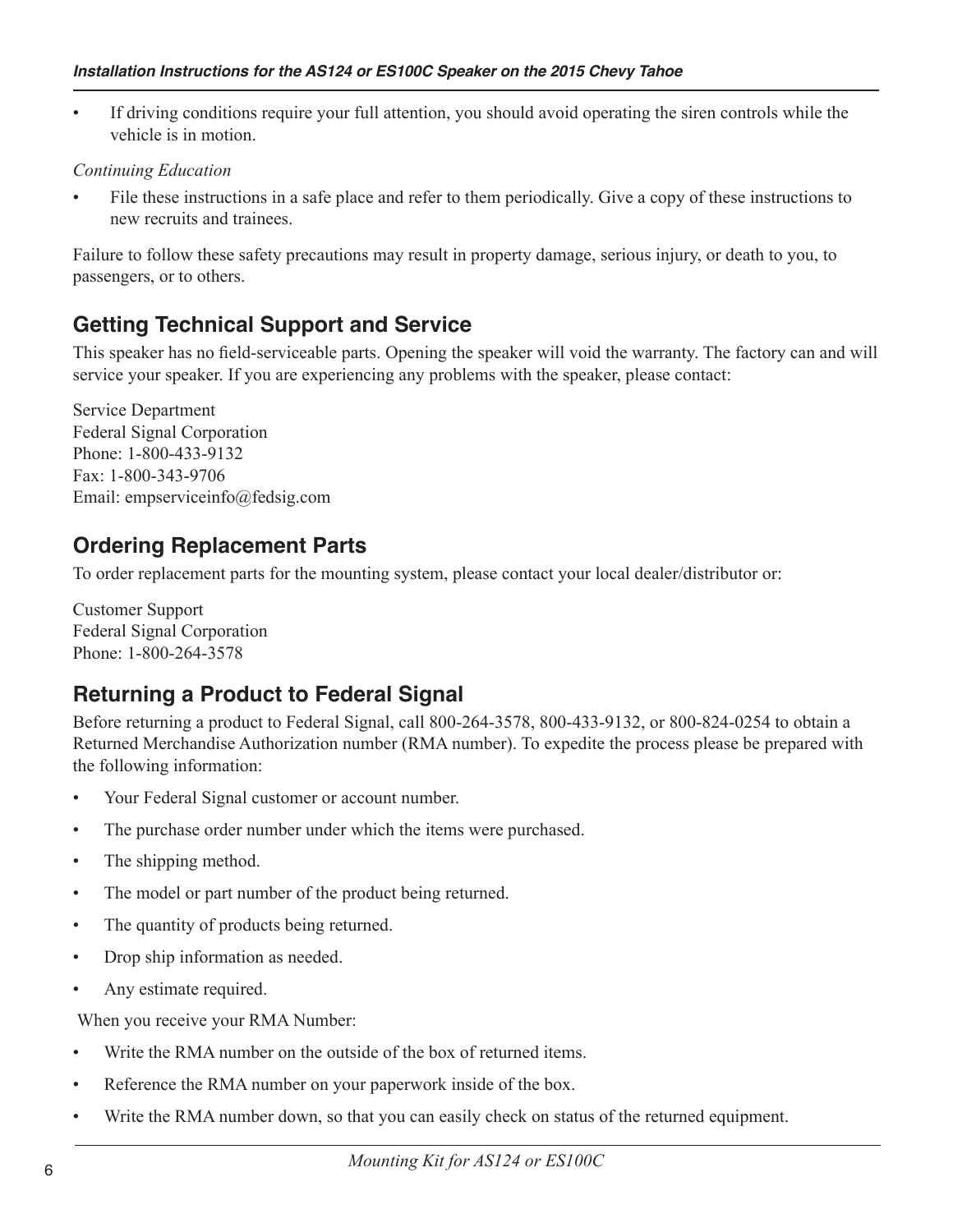Send all material with the issued RMA Number to:

Federal Signal Corp. 2645 Federal Signal Drive University Park, IL 60484-3167 Attn: Service Department  $RMA:#$ 800-433-9132 800-343-9706 (fax) www.fedsig.com

# **Ordering Replacement Parts**

This speaker has no field-serviceable parts. To order replacement parts for the mounting kit, please contact your local dealer/distributor or: **Customer Support** Federal Signal Corporation Phone: 1-800-264-3578 www.fedsig.com

# **Safety Message to Operators of Federal Signal Electronic Sirens**

The lives of people depend on your safe operation of Federal products. It is important to read and follow all instructions shipped with the products. In addition, listed below are some other important safety instructions and precautions you should follow:

### *Qualifications*

To properly use an electronic siren and speaker(s), you must have a good understanding of general vehicle operation, a high proficiency in the use of safety warning equipment, and thorough knowledge of state and federal UNIFORM TRAFFIC CODES.

### Sound Hazards

- Your hearing and the hearing of others, in or close to your emergency vehicle, could be damaged by loud sounds. This can occur from short exposures to very loud sounds, or from longer exposures to moderately loud sounds. For hearing conservation guidance, refer to federal, state, or local recommendations. OSHA Standard 1910.95 offers guidance on "Permissible Noise Exposure."
- All effective sirens and horns produce loud sounds (120 dB) that may cause permanent hearing loss.  $\bullet$ Always minimize your exposure to siren sound, roll up your windows and wear hearing protection.
- Do not sound the siren indoors or in enclosed areas where you and others will be exposed to the sound. Only use the siren for emergency response situations.

### **Sound Limitations**

- Before using the vehicle, check to see if the siren speakers are concealed from view. If the siren speaker is not in clear view on the front of the vehicle, use extra caution when operating the vehicle. A concealed siren speaker installation is less effective at warning others.
- Maximum sound output will be severely reduced if any objects are in front of the speaker. If your installation has obstructions in front of the speaker, drive even more cautiously.